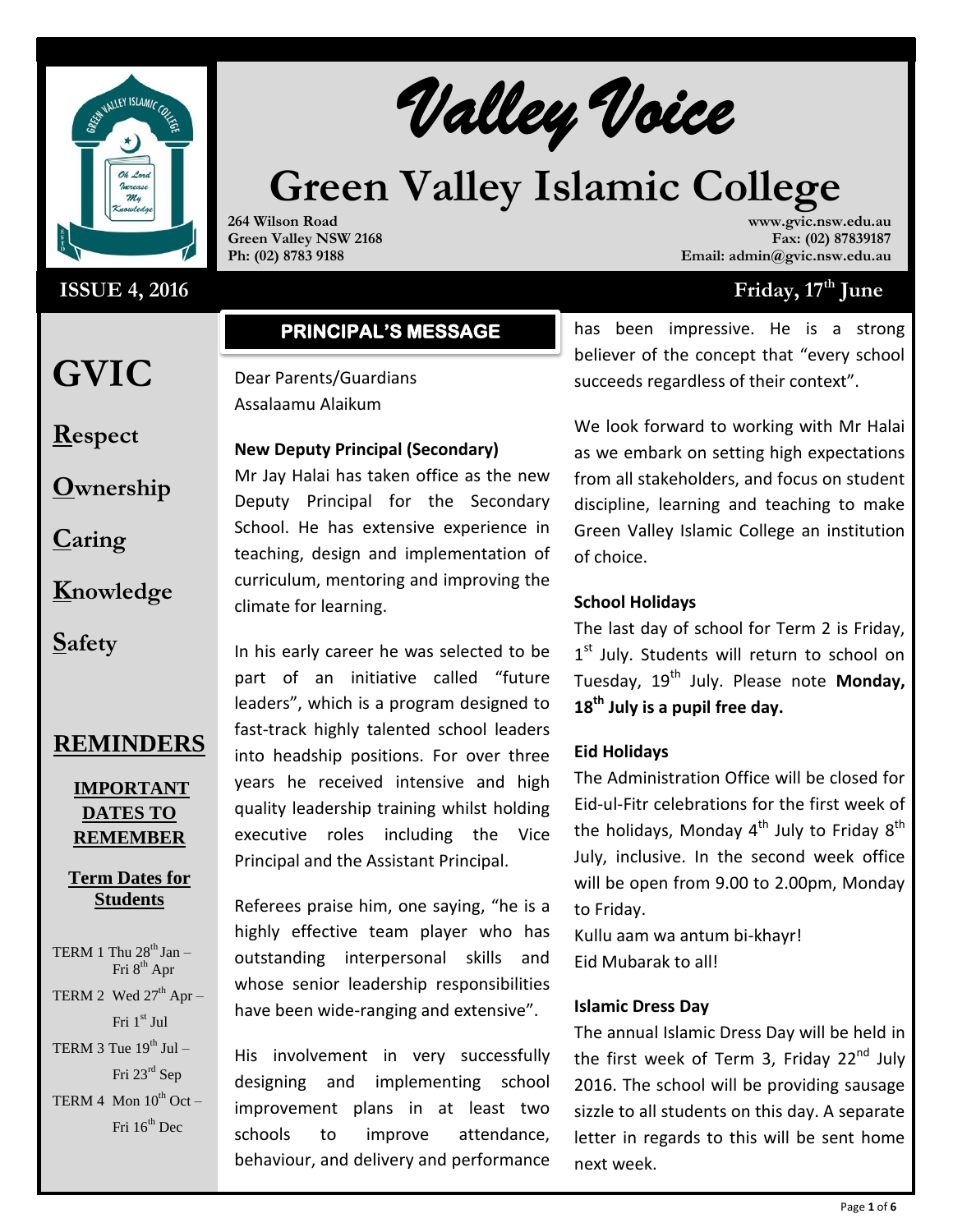## **School Fees**

We appreciate prompt payment of school fees. School fees can be paid by cash, EFT (in person or over the phone) and BPAY. BPAY facility has been introduced this year. Term 3 fees will be due on Friday, 29<sup>th</sup> July. A fee statement will be sent to you early next Term which includes your unique Reference Number and our Biller Code which is 255943. Please enter this Reference Number to ensure that the payment is correctly allocated to your child's account.

## **Dr Mohammed Jafar**

## **DEPUTY PRINCIPAL'S (SECONDARY) MESSAGE**

#### **Year 10 Students Corptraining**

Over the next fortnight Year 10 students will be taking part in interviews that will help them get a part time job. They will be receiving advice and coaching from an organisation called Corptraining, the students will be supported in writing a resume, articulating their responses for interview questions and given feedback on their responses.

## **Year 12 HSC Trials**

The next Term will see our Year 12 students undertaking their HSC Trial examinations. The upcoming end of term holiday will be pivotal in their preparation for their examinations. Please ensure your child utilises this time by preparing a revision timetable that will aid them in their pursuit to achieve well. Going through past papers under timed conditions will be beneficial in helping students understand the level of responses required by examiners. All students have been furnished with HSC examination papers from their teachers.

A timetable will be handed out to students when they arrive back in Term 3.

#### **Academic Mentoring**

All Year 11 and selected Year 12 students will be taking part in an academic mentoring programme that will involve extensive coaching from a member of staff. The mentoring will help guide students in their studies, the mentors will liaise with each other to ensure students are receiving the support in the subjects they are not achieving their target bands. The purpose of this mentoring is to guide students in their pursuit to go to university or train in a vocational profession.

#### Mr Jay Halai

## **FROM THE ENGLISH DEPARTMENT**

We have a lot of new exciting improvements which will be introduced by the English Department. The first of which will be the introduction of WordFlyers. WordFlyers is an excellent tool to help students build upon and improve their existing literacy skills in a fun and interactive manner. A newsletter will be sent out to the parents soon, outlining this sensational new program. In addition, a new public speaking program will be developed and implemented by Miss Ladkani to help foster students into the public speaking arena. Students will definitely enjoy and benefit greatly from these new implementations Insha Allah. Finally, just a gentle reminder to parents, please encourage your children to read every day. This will help them in bountiful amounts.

Miss Ladkani English Department

## **FROM THE MATHS DEPARTMENT**

The Mathematics Faculty is organising some incursions next term to allow students to have some fun-filled Mathematics sessions after having an intense Term 2 with Half-Yearly Examinations.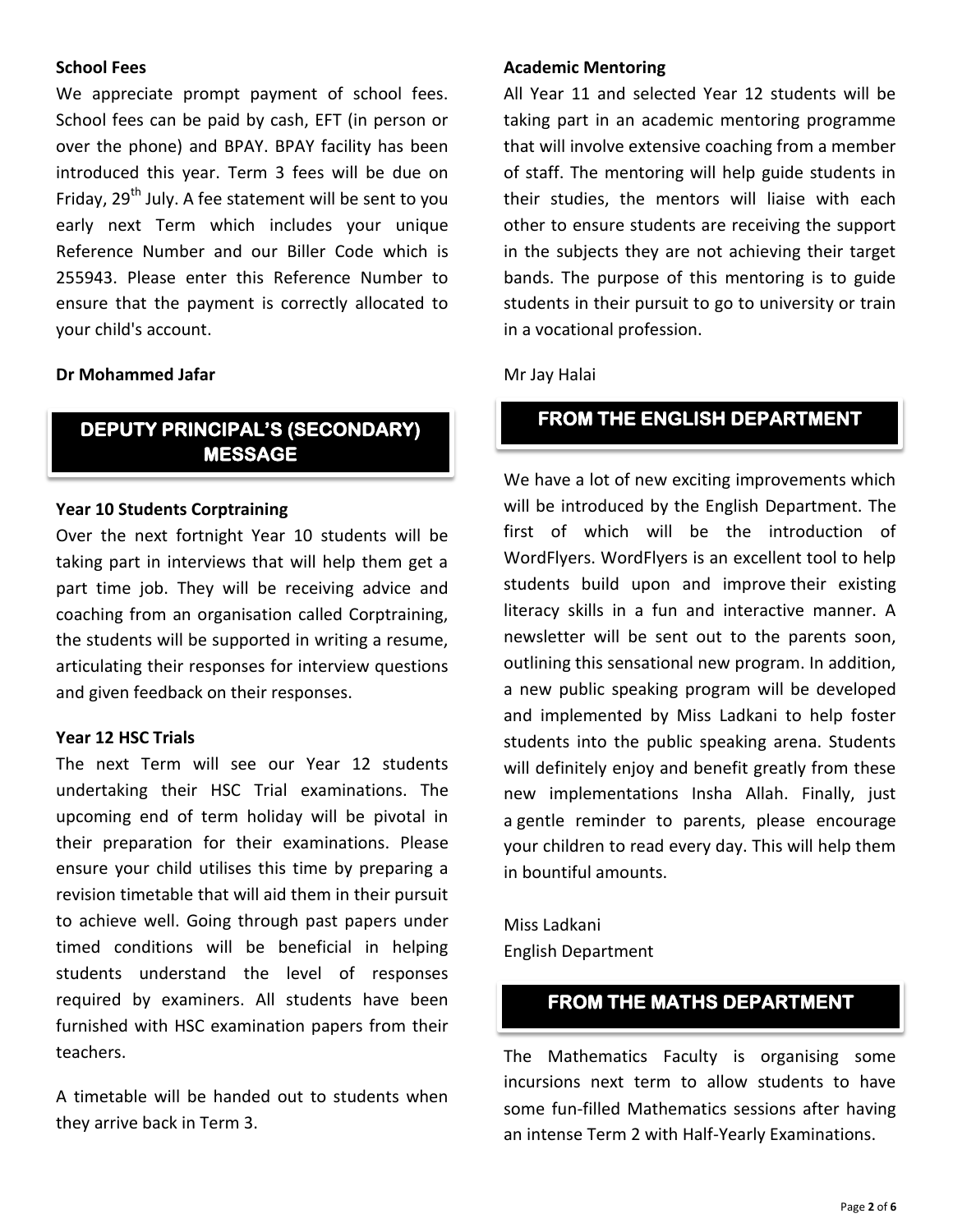The first incursion is an Australian Mathematics Competition which is organised by the Australian Mathematics Trust. This competition involves solving fun 30-problems in a session involving relevance of mathematics in students' everyday lives. Students compete against hundreds of thousands of others from Australia and overseas. The AMC is for students of all standards.

Students at GVIC will sit this competition on 21 July 2016 and this would be the first time students would be participating in the competition online. The Second incursion is, "Inquisitive Minds" which is a Sydney based educational business that focuses on creating positive mathematical experiences for students has been invited to our school.

They will be visiting GVIC on 22<sup>nd</sup> August and students from years 8, 9 and 10 will participate in activities involving Problems, Patterns, Pictures and Puzzles.

## Mr Shiraz Ali

Junior Mathematics Coordinator

## **SPORTS REPORT**

#### **Congratulations to our School Teams**

Congratulations to players who participated in the Faith Shield Soccer Gala Day; the Bashar Houli AFL State Cup; and the Girls Go-Active Tri-sport Gala Day in weeks 5/6. All teams played well to make our school proud.

#### **Girls' Oz-Tag with Amity College**

Early next term, GVIC will be hosting a friendly game of oz-tag for year 7-10 girls. The game will be held after-school on a Monday afternoon in week 3, 4 or 5 (to be confirmed). Training will start in week 1 of term 3. Sign up with Mr Taha by the end of this term.

#### **Faith Cup**

In Term 3, year 9-10 students will participate in the Faith Cup Soccer Competition. The event will be hosted by GVIC and will be held midway through Term 3. Team selection and training will start early in Term 3. Sign up with Mr Taha.

Mr Tallal Taha Sports Coordinator

## **WELFARE REPORT**

The Liverpool Youth Liaison Officer, Senior Constable Ha Son, will be visiting our school to present a talk to all our students about Road safety and Responsible citizens. The presentation should prove to be very informative, effective and engaging. The visit will take place in the auditorium on Wednesday July 20.

During the blessed month of Ramadan it is crucial that students include foods, especially during Suhoor (waking up before Fajr prayer to eat) within your diet that are of a low glycemic index that is low GI foods. These foods are low in fat and release energy slowly so they make you feel fuller for longer and most importantly provide you with sustained energy to get you through the day to ease the fasting day and help you concentrate on work.

#### **The most beneficial Low GI foods are:**

- Al Bran Cereal
- Oat Bran
- Rolled Oats
- Porridge
- Special K cereal
- Most fruits
- Banana bread
- Low fat milk
- Low fat yoghurt
- Natural muesli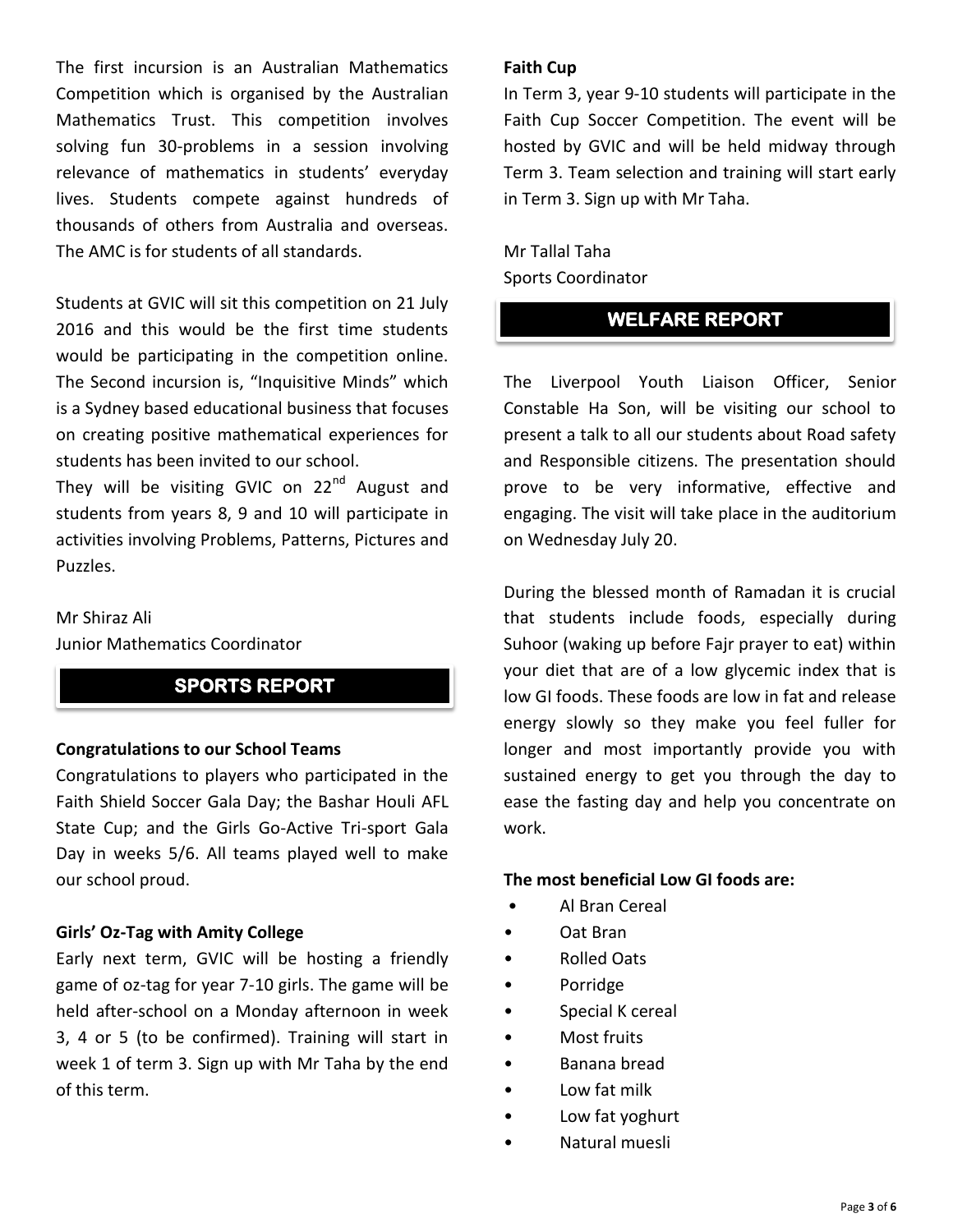- Most vegetables
- **Beans**
- Pasta
- **Lentils**
- Long grain rice
- Nuts
- Muesli bars low in sugar
- Brown rice
- Low fat instant noodles
- Wholegrain, soy and linseed, brown or sourdough bread

Being in **full school uniform** demonstrates a students' commitment to being a positive member of the school community and enhances the good image of our school. It is school policy that all students wear full school uniform. If for some reason an item of school uniform cannot be worn the student is required to have a note of explanation and he/she is to see the Discipline/Welfare Coordinator before school to obtain an Out of Uniform Pass.

We request that all parents ensure that their child comes to school with the correct:

- $\bullet$  shoes (black leather not canvas)
- socks (white)
- school hijab (with either a white or navy colour bond NOT any other shade of blue)

In addition students should not have the following:

- brooches (white safety pin is sufficient)
- jewellery
- nail polish
- makeup

Studies have found that students who are well groomed have a better attitude towards learning. This expectation of our school is based on developing the value of respect in our children.

In addition to help students exhibit organisational skills and good self-discipline their **diary** must be maintained, that is signed by the parent weekly and used properly by the student. The diaries are checked to ensure students are using it effectively and making the most of its benefits. It is also used as a communication medium where parents and teachers can communicate with each other. It is a very effective tool and we would like to see all the students demonstrating time management and organisational skills.

On Tuesday August 9, **Brainstorm Productions** will be presenting **'Verbal Combat'** - a confronting play about cyber bullying, harassment and responsibility. The show will also act as a springboard for discussion about emotional wellbeing. Brainstorm Productions has won the NSW Department of Education Performing Arts Unit's Frater Award for "Best Feedback from Schools" for 10 consecutive years.

The show should prove to be very effective and extremely beneficial to the students, hence it is strongly recommended they attend this award winning show.

Students will receive the information note next week.

Ms Joumana Chouman Girl's Welfare Coordinator

# **DEPUTY PRINCIPAL'S (PRIMARY) HIGHLIGHTS**

## Assalaamu Alaikum

## **Ramadan Mubarak**

On behalf of Primary staff and students, we would like to extend Ramadan greetings to all parents and the wider community. Insha Allah, we pray that our good deeds will be accepted in this holy month of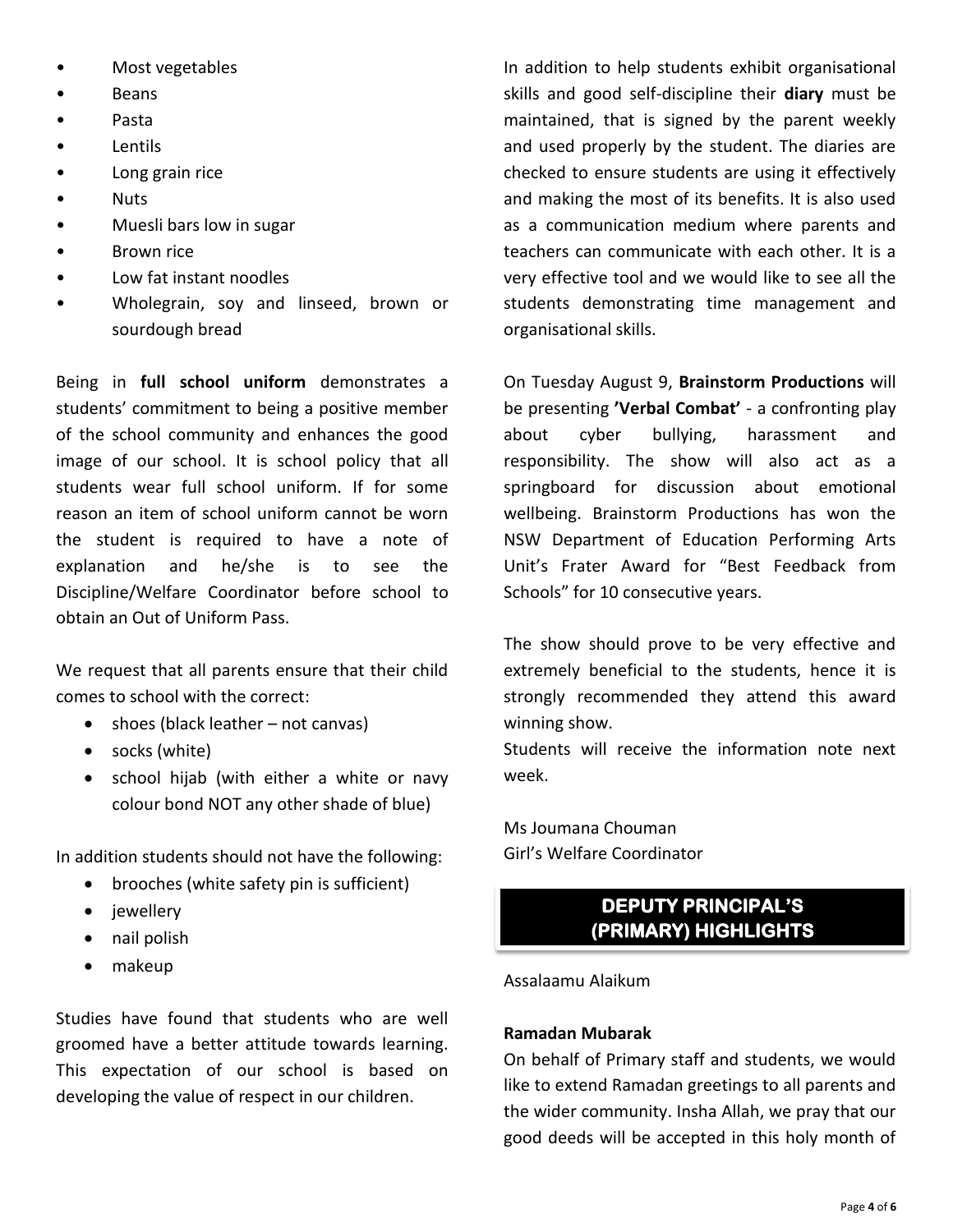Ramadan. We sincerely thank parents who have so far adhered to the Ramadan school hours and for the safety of the students, picked them up by 2:30pm in the afternoons as teachers have to be released to prepare for their prayers and iftaar.

#### **Inter-schools Public Speaking Competition**

Since last year, Years 3-6 students have been given the opportunity to compete with students from a few other schools in order to enhance and challenge their public speaking skills. We are pleased to inform parents that this competition will be held in Term three and students have been training for the event during their lunch time. Schools participating in this event include Al Sadik College, Amity College and Malek Fahd Islamic School. Our new teacher aide Ms Zaynab El Kassir is being commended for her effort in leading this activity. Parents of students participating are requested to help with the training by encouraging the students. Closer to the event, parents of students participating will be advised about attending the session.

## **Professor Maths Road Show**

Mathematics being one of the key subject areas will be presented to students through a motivating and engaging activity known as the above. This activity provides hands-on learning opportunity that develops students' skills in Mathematics and facilitates the love for the subject. Permission notes will be sent to the parents closer to the event in Term three. Parents are requested to encourage students to participate in this activity.

## **NAPLAN Online**

Years 2, 4 and 6 students are currently involved in preparation for NAPLAN being conducted online in the near future. These students will be sitting for online Progressive Achievement Tests in Comprehension (Reading) and Maths in Term 4. The school is requesting parents to support the

students by encouraging them to develop familiarity with online activities such as Mathletics, Literacy Pro (Lexile), and Bug Club on a regular basis.

#### **Primary Parent – Teacher Interviews**

Students have just completed the Half-Yearly examinations and teachers are in the process of doing analysis to identify progress as well as areas that require attention. Due to Ramadan, teachers will be meeting with the parents after the holidays. The school would like to kindly remind the parents that Parent – Teacher Interviews are scheduled for Wednesday  $20^{th}$  July 2016, commencing at 4:30 pm in the school hall. Further details will be provided through a special letter that will be sent later this term. Prior bookings are required as teachers will interview a number of parents. Please contact the school office for further clarification.

#### **2017 Kindergarten**

The school would like to kindly remind the parents that enrolments close on the  $29<sup>th</sup>$  of June, 2016. We would also like to remind parents that the prekindergarten interviews will be held on Saturday,  $30<sup>th</sup>$  July from 9:00 – 1:00 pm in the current kindergarten classrooms. We look forward to meeting the youngest group of our school.

#### **Spelling Buzz**

The effort of the following students paid off as they claimed the Spelling Buzz Champ titles and proved the fact that they are the top spellers of their grade. Aaliyah, Essa and Hafsah have kept the title since last year and we are very proud of their achievements. Congratulations!